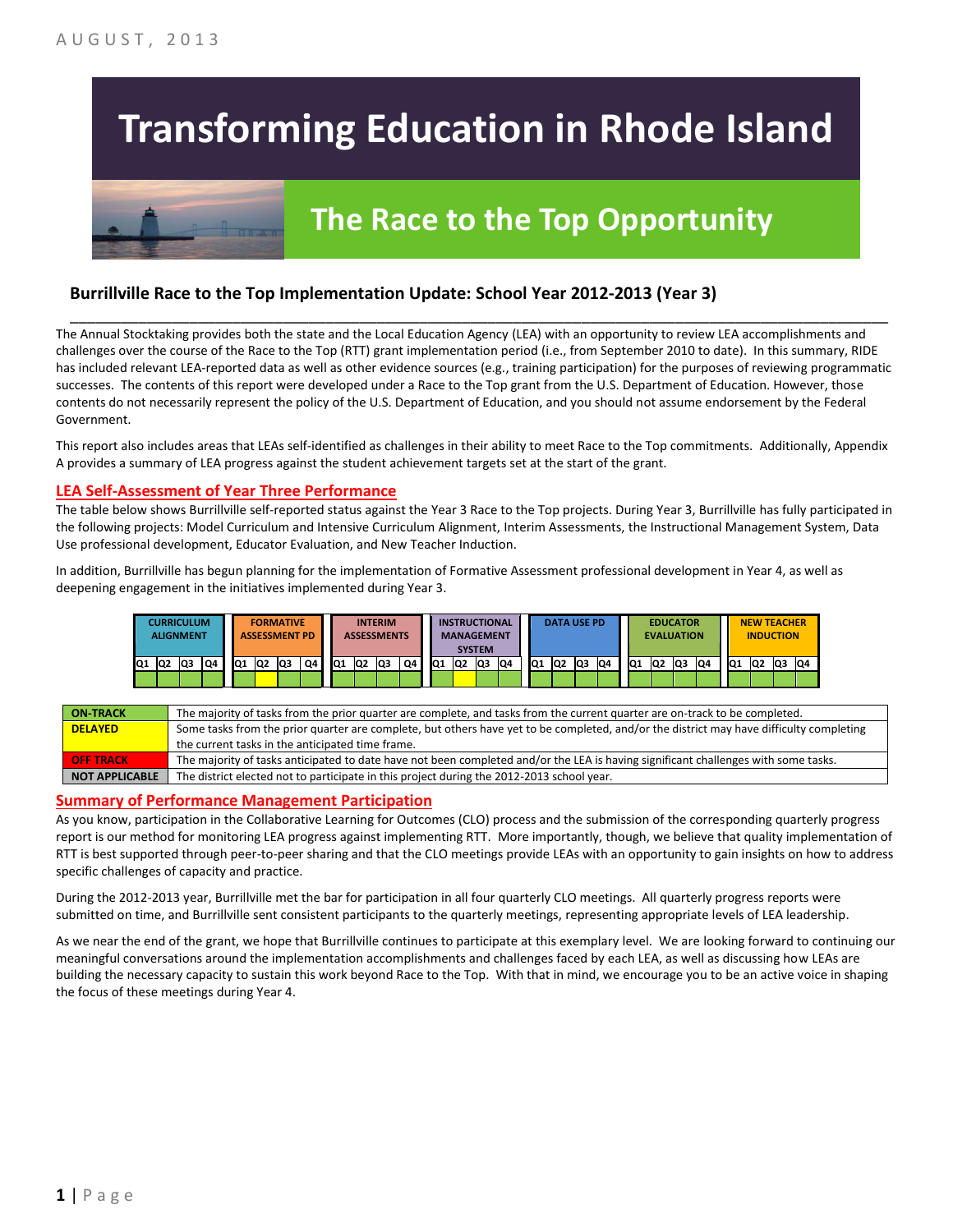#### **System of Support 1: Standards and Curriculum**

Based on the quarterly progress reports submitted by Burrillville, as well as participation in additional applicable activities through the end of the 2012-2013 school year, we have assessed the district as 'on track (green),' 'delayed (yellow),' 'off track/at risk (red)', or 'not applicable (grey) on each of the Year 3 System of Support 1 scope of work tasks for Race to the Top. This assessment is reflected in the table below. Please note that further description of these statuses can be found on page one of this report.

RIDE would like to commend Burrillville on its efforts to expand and deepen educator and administrator knowledge of the Common Core State Standards (CCSS). In its progress reports, Burrillville noted that the district provided numerous professional development workshops where gradelevel teams collaborated to better understand specific instructional shifts required by the new standards (e.g., close reading of complex text, academic vocabulary, and argument writing). The district also attended supplemental professional development offered by RIDE on these subjects.

Burrillville has made significant progress against implementing a guaranteed and viable curriculum aligned to the new Common Core State Standards. The curriculum for ELA and mathematics was developed as part of a multi-district collaborative process, and completed prior to the start of the 2012-2013 school year, and the curriculum was posted online for parents and teachers. Throughout the school year, teachers worked to align lesson plans and assessments, the district noted that they are thinking more deeply about the standards and how to adjust instruction to meet those standards.

We commend Burrillville on their work in this area. We look forward to hearing about additional opportunities that Burrillville has created for further collaboration within their district, and their progress with creating assessments aligned to the new ELA and mathematics curriculum. In the upcoming school year, we encourage Burrillville to discuss their implementation challenges with their CLO colleagues.

| <b>Intensive Curriculum Alignment and Model Curriculum Development</b>                                                                                                                                                                                    |                | Year 3:SY12-13                          |                |                |  |  |  |
|-----------------------------------------------------------------------------------------------------------------------------------------------------------------------------------------------------------------------------------------------------------|----------------|-----------------------------------------|----------------|----------------|--|--|--|
|                                                                                                                                                                                                                                                           | Q <sub>1</sub> | Q <sub>2</sub>                          | Q <sub>3</sub> | Q <sub>4</sub> |  |  |  |
| Develop and communicate a multi-year Transition Plan for the Common Core State Standards implementation, including clear<br>expectations for school level transition benchmarks and a plan for developing a curriculum aligned to the CCSS in grades K-12 |                | Modify as Modify as Modify as<br>needed | needed         | needed         |  |  |  |
| Identify opportunities for educators to work collaboratively to deepen understanding of CCSS (e.g. Common Planning Time, grade<br>level team, department meetings, faculty meetings)                                                                      |                | Modify as Modify as Modify as<br>needed | needed         | needed         |  |  |  |
| Create implementation plan, including the identification of aligned resources, to support roll out of new curricula                                                                                                                                       |                | Modify as Modify as Modify as<br>needed | needed         | needed         |  |  |  |
| Develop curriculum aligned to the Common Core State Standards, including participation in Dana Center curriculum writing and<br>leadership sessions (if applicable)                                                                                       |                | x                                       | x              | X              |  |  |  |

*\*Please note: the 'x' in the above table represents the anticipated completion timeline set by RIDE, not when the district completed the task. Additionally, for further clarification on the criteria used to select each status, consult the description on page one of this report.*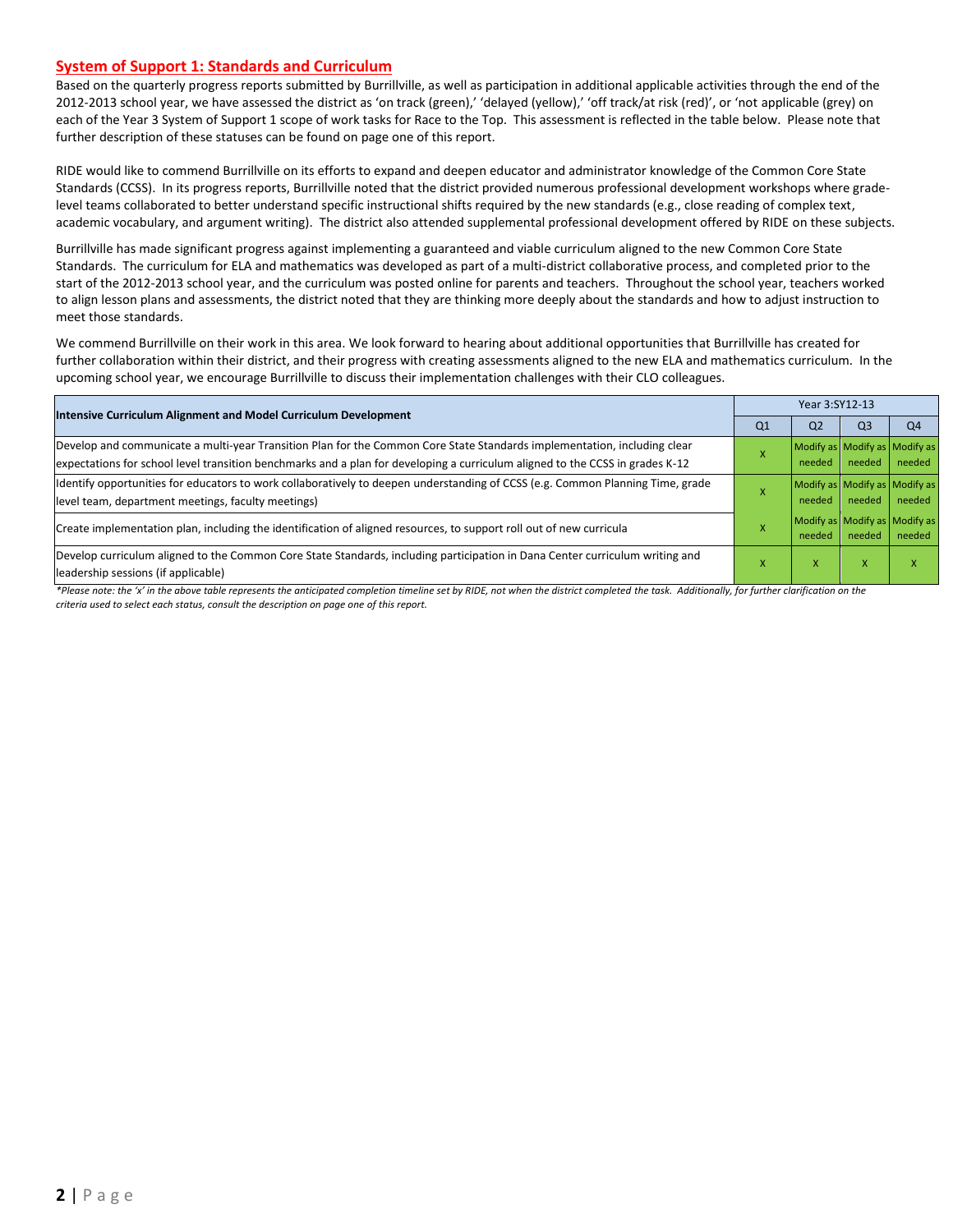#### **System of Support 2: Instructional Improvement Systems**

During the 2012-2013 school year, Burrillville chose to implement all four of the Race to the Top projects in System of Support 2 (Interim Assessments, Formative Assessment professional development, Data Use professional development, and the Instructional Management System). Based on the quarterly progress reports submitted by Burrillville, as well as participation in additional applicable activities through the end of the 2012-2013 school year, we have assessed the district on each of the Year 3 scope of work tasks for those applicable projects.

Burrillville initially planned to implement the formative assessment professional development modules with two schools. Due to technology issues and other logistical challenges, the district chose to delay implementation with all schools until the 2013-2014 school year. That said, Burrillville has made progress in planning for the implementation of these modules in the upcoming year.

During the 2012-2013 school year, Burrillville chose to pilot the interim assessments for students in grades 3-11. At the high school, all students took the first assessment. At the middle school, at least one class from each team took the assessment. Finally, at the two elementary schools, many classes participated. RIDE was pleased to note that the interim assessments allowed teachers to reflect on and compare the rigor of the items to current practices, and to feel more prepared for the first administration of the Partnership for Assessment of Readiness for College and Careers (PARCC) assessment.

In addition to configuring the Instructional Management System (IMS) to provide educator access to both Interim Assessments and the Formative Assessment PD modules, Burrillville also uploaded their curriculum to the IMS. They also trained teachers to use the Exceed RtI platform for student intervention plans and NECAP progress plans. In their quarterly progress update report, Burrillville noted that their goal was to have one well-trained teacher in each building by the end of the school year and that they had made significant progress against that goal.

During the 2012-2013 school year, all schools from Burrillville participated in the Data Use professional development series. Although Burrillville reported in their quarterly progress update that the series was initially disappointing, RIDE was pleased to hear that the district ultimately found the professional development valuable. The district noted that they plan to provide sustained professional development on assessment literacy in the upcoming school year, and that the learnings from the Data Use professional development will be embedded into that professional development.

In the upcoming CLO sessions, we look forward to hearing about the Burrillville's plans for implementing new initiatives, or deepening engagement in initiatives implemented during the 2012-2013 school year. Additionally, looking ahead towards the PARCC assessment, we hope to hear more from districts about how these initiatives are supporting their transition to the common core.

| Interim Assessments (accessed via the Instructional Management System)                                                                            |    | Year 3:SY12-13 |                                   |    |  |  |  |
|---------------------------------------------------------------------------------------------------------------------------------------------------|----|----------------|-----------------------------------|----|--|--|--|
|                                                                                                                                                   | Q1 | Q <sub>2</sub> | Q3                                | O4 |  |  |  |
| Develop protocols or expectations regarding the use of interim assessment to inform instruction including timelines for                           |    |                |                                   |    |  |  |  |
| administration and process for scoring and reporting results                                                                                      |    |                |                                   |    |  |  |  |
| Send LEA-determined facilitators to RIDE provided training on both the Fixed-Form assessment tool and the test-building tool<br><b>Fixed Form</b> |    | <b>Test</b>    |                                   |    |  |  |  |
|                                                                                                                                                   |    | <b>Builder</b> |                                   |    |  |  |  |
| Train of educators in the LEA on the administration and use of interim assessments utilizing RIDE-trained facilitators                            |    | x              |                                   |    |  |  |  |
| $1st$ Fixed<br>Administration of Interim Assessments in selected grades and content area(s)                                                       |    |                | $2^{nd}$ Fixed $3^{rd}$ Fixed     |    |  |  |  |
|                                                                                                                                                   |    |                | Form Test   Form Test   Form Test |    |  |  |  |

| <b>Instructional Management System (IMS)</b>                                                                                                                                                              |                                         | Year 3:SY12-13 |                |                |  |  |  |
|-----------------------------------------------------------------------------------------------------------------------------------------------------------------------------------------------------------|-----------------------------------------|----------------|----------------|----------------|--|--|--|
|                                                                                                                                                                                                           |                                         |                | Q <sub>3</sub> | O <sub>4</sub> |  |  |  |
| Designate an LEA data steward to support decision making around data collections and systems implementation and to provide input<br>and feedback on data initiatives through designated representatives   | As needed As needed As needed As needed |                |                |                |  |  |  |
| Maintain data quality standards of local student information systems and upload local assessment data and program information as<br>required by RIDE in a timely manner                                   | $\boldsymbol{\mathsf{A}}$               | x              | X              |                |  |  |  |
| Following RIDE training, LEA Administrative Users and LEA Trainers configure the IMS for educator use and to provide end users with<br>access and training needed to utilize the IMS for daily activities |                                         | x              | X              |                |  |  |  |
| Deepen the understanding and use of the IMS among all educators                                                                                                                                           | x                                       | x              | X              |                |  |  |  |

| 'Data Use' Professional Development                                                                                              |        | Year 3:SY12-13 |                |           |  |  |  |
|----------------------------------------------------------------------------------------------------------------------------------|--------|----------------|----------------|-----------|--|--|--|
|                                                                                                                                  |        | Q <sub>2</sub> | Q <sub>3</sub> | <b>O4</b> |  |  |  |
| In coordination with RIDE, select 'Data Use' training dates for each cohort of schools, as applicable                            |        |                |                | Year 2    |  |  |  |
| Ildentify and provide RIDE with the leadership team members from each school who will participate in Year 2 training cohorts, as |        |                |                | Year 2    |  |  |  |
| applicable                                                                                                                       |        |                |                |           |  |  |  |
| Following 'Data Use' professional development, identify district and school practices to sustain and deepen data use and         | Year 1 | Year 1         | Year           | Year 1    |  |  |  |
| collaboration                                                                                                                    |        |                |                |           |  |  |  |

\* Please note that, for this project, 'year 1' refers to cohort 1 taking place during the 2012-2013 school year, and 'Year 2' refers to cohort 2 taking place during the 2013-2014 school year.

| [Formative Assessment Professional Development Modules (accessed via the Instructional Management System)        | Year 3:SY12-13 |                |                 |                |  |
|------------------------------------------------------------------------------------------------------------------|----------------|----------------|-----------------|----------------|--|
|                                                                                                                  | Q <sub>1</sub> | Q <sub>2</sub> | Q <sub>3</sub>  | Q <sub>4</sub> |  |
| ldentify facilitators who will support the implementation of formative assessment practices in daily instruction |                |                |                 | SY13-14        |  |
| Coordinate participation of educators in training modules and communities of practice                            | SY12-13        | SY12-13        | SY12-13 SY13-14 |                |  |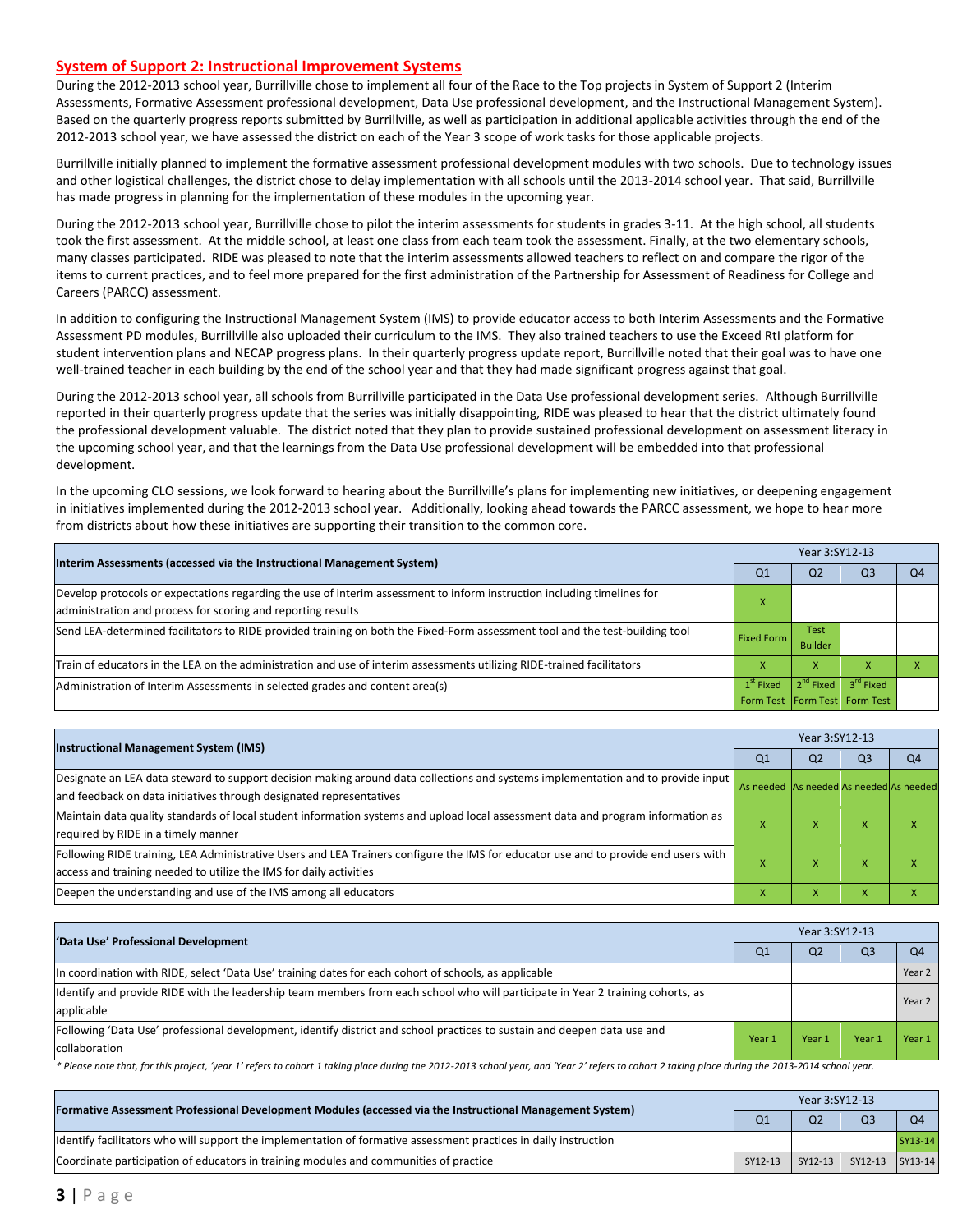#### **System of Support 3: Educator Effectiveness**

During the 2012-2013 school year, Burrillville fully implemented all components of System of Support 3 - the Rhode Island model for teacher and building administrator evaluations; and final effectiveness ratings for all teachers and building administrators have been submitted to RIDE using the Educator Performance and Support System. Based on the quarterly progress reports submitted by Burrillville, as well as participation in additional applicable activities through the end of the 2012-2013 school year, we have assessed the district on each of the Year 3 scope of work tasks for Educator Evaluation.

As indicated by their quarterly progress update report, the Burrillville District Evaluation Committee met monthly to provide recommendations to the LEA regarding the educator evaluation implementation process. The district also ensured that their principals were well calibrated by asking their RIDE-trained Intermediary Service Provider (ISP) to conduct one short observation, and then to work with the principal to calibrate the ratings.

During the 2012-2013 school year, Burrillville evaluators participated in training activities provided by RIDE. The district has also started to register/attend training in preparation for the 2013-2014 school year. Looking ahead, RIDE would like to remind the district of their responsibility to ensure that all personnel responsible for evaluating both teachers and building administrators participate in applicable training activities.

As we enter into the final year of the Race to the Top grant, RIDE encourages Burrillville to continue to engage their CLO peers in thinking about continuous support for evaluation implementation, as well as how evaluation data is being used to identify professional development needs. We were pleased to hear that Burrillville has already developed a protocol and team for supporting ineffective and beginning teachers, and hope that the district will share that protocol with others in their CLO group.

| <b>Educator Evaluation</b>                                                                                                          |                | Year 3:SY12-13                  |                |                   |  |
|-------------------------------------------------------------------------------------------------------------------------------------|----------------|---------------------------------|----------------|-------------------|--|
|                                                                                                                                     | Q <sub>1</sub> | Q <sub>2</sub>                  | Q <sub>3</sub> | Q <sub>4</sub>    |  |
| Participate in educator evaluation model design, development and refinement feedback opportunities                                  | X              | x                               | X              | X                 |  |
| Identify District Evaluation Committee members, responsible for monitoring the implementation of the system and providing           |                |                                 |                | x                 |  |
| recommendations to LEA leadership teams                                                                                             |                |                                 |                |                   |  |
| ldentify individuals who will serve as primary and, if applicable, secondary/complementary evaluators                               |                |                                 |                | X                 |  |
| Send all required evaluators to RIDE-provided evaluator training on model; Send evaluators and system administrators to training on |                |                                 | Mid-year       | Mid-year          |  |
| the Educator Performance Support System (EPSS) data system                                                                          |                |                                 | half-day       | half-day          |  |
|                                                                                                                                     |                |                                 | training       | training          |  |
| Examine LEA Policies and Contracts for Challenges; where applicable, consider memorandums of understanding or contract renewal      | X              | X                               | X              | x                 |  |
| language which will support district implementation of evaluations                                                                  |                |                                 |                |                   |  |
| Create a plan for the appropriate use of funds to support implementation of educator evaluation system                              |                |                                 |                | X                 |  |
| Complete required components of RI Model for educator and building administrator evaluations                                        |                |                                 |                | <b>EOY Report</b> |  |
|                                                                                                                                     | SLOs and       | Midyear                         | Midyear        | 8                 |  |
|                                                                                                                                     | Goals          | Conference Conference Summative |                |                   |  |
|                                                                                                                                     |                |                                 |                | rating            |  |
| Submit evaluation data and documentation (e.g. component and summative level ratings, verified rosters); provide other requested    |                | x                               | $\mathsf{x}$   | x                 |  |
| information to support RIDE research and system improvement                                                                         |                |                                 |                |                   |  |
| Use Evaluation Data to identify individual and school/district-wide professional development needs and act on those needs           |                |                                 | X              | X                 |  |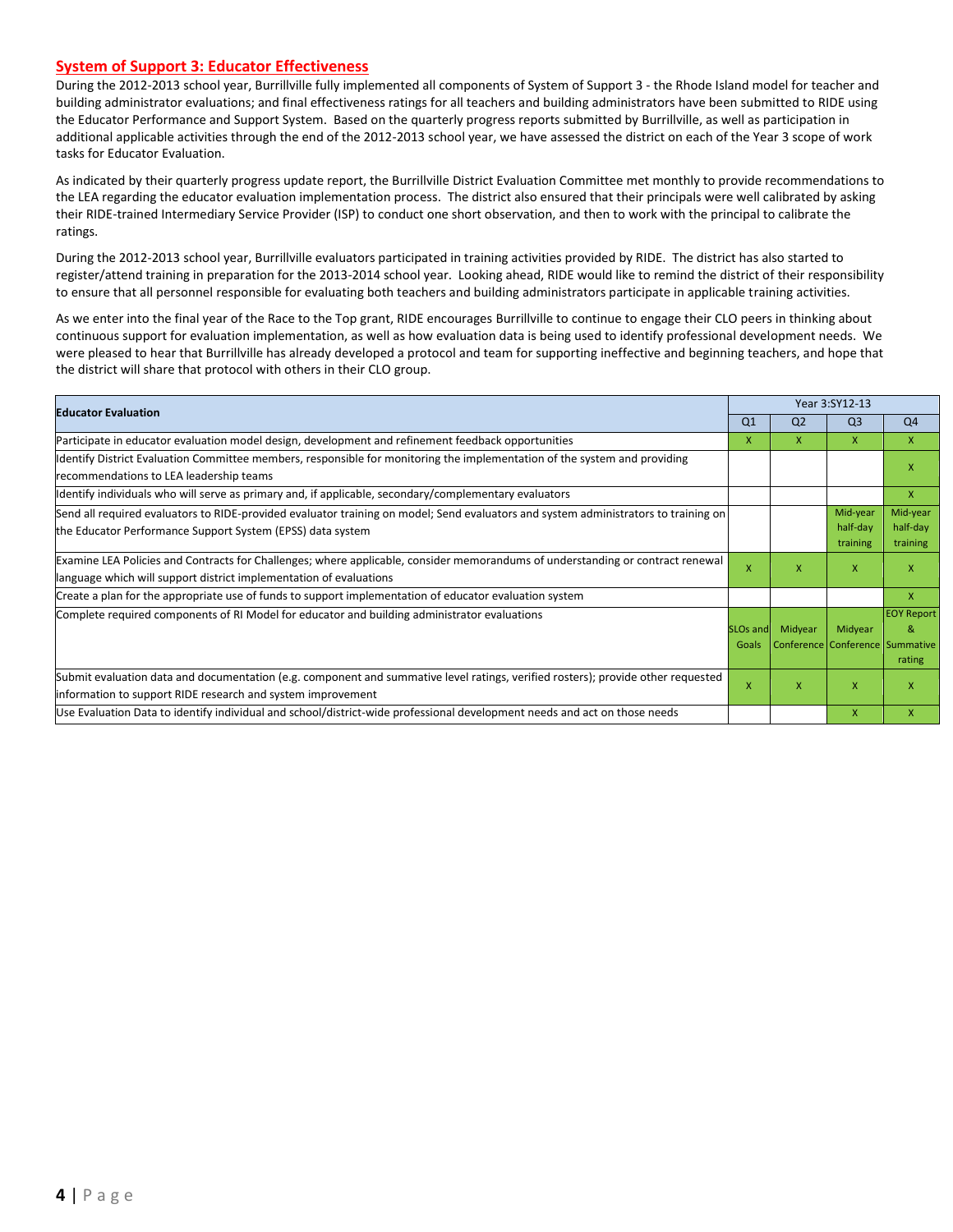#### **System of Support 4: Human Capital Development**

During the 2012-2013 school year, Burrillville participated fully in the Beginning Teacher Induction program. Based on the quarterly progress reports submitted by Burrillville, as well as participation in additional applicable activities through the end of the 2012-2013 school year, we have assessed the district on each of the Year 3 scope of work tasks for Beginning Teacher Induction.

During the 2012-2013 school year, all applicable beginning teachers in Burrillville participated in the RIDE Induction Program. RIDE is pleased to hear that Burrillville principals and teachers feel that the process is beneficial for those new to teaching, and that the feedback has been positive. Additionally, Burrillville has continued their utilization of SchoolSpring for recruitment of staff on an as needed basis.

In the upcoming CLO sessions, RIDE looks forward to engaging in a deeper conversation around the revisions that Burrillville and other LEAs have made to their hiring policies, timelines, and processes in order to support broader human capital initiatives including recruitment of highly qualified and diverse candidates and providing data-driven induction support to beginning teachers.

| <b>Beginning Teacher Induction</b>                                                                                                                                                        |  | Year 3:SY12-13 |           |    |  |  |  |
|-------------------------------------------------------------------------------------------------------------------------------------------------------------------------------------------|--|----------------|-----------|----|--|--|--|
|                                                                                                                                                                                           |  | Q <sub>2</sub> | Q3        | Q4 |  |  |  |
| If applicable, recommend potential Induction Coaches to RIDE                                                                                                                              |  |                |           |    |  |  |  |
| Review and revise hiring policies, timelines and processes in order to support appropriate and timely projections for anticipated hires<br>requiring induction coach services             |  |                | $\lambda$ |    |  |  |  |
| Provide RIDE with list of beginning teachers who will receive Induction Coach support in a timely manner in order to ensure that all<br>beginning teachers have coaching                  |  |                |           |    |  |  |  |
| Participate in RIDE-provided information opportunities in order to learn about induction coach program                                                                                    |  |                |           |    |  |  |  |
| Provide feedback to RIDE on the development and integration of existing mentorship programs into a sustainable, instructionally-<br>lfocused state or district-wide Induction Coach model |  |                |           |    |  |  |  |

The contents of this report were developed under a Race to the Top grant from the U.S. Department of Education. However, those contents do not necessarily represent the policy of the U.S. Department of Education, and you should not assume endorsement by the Federal Government.